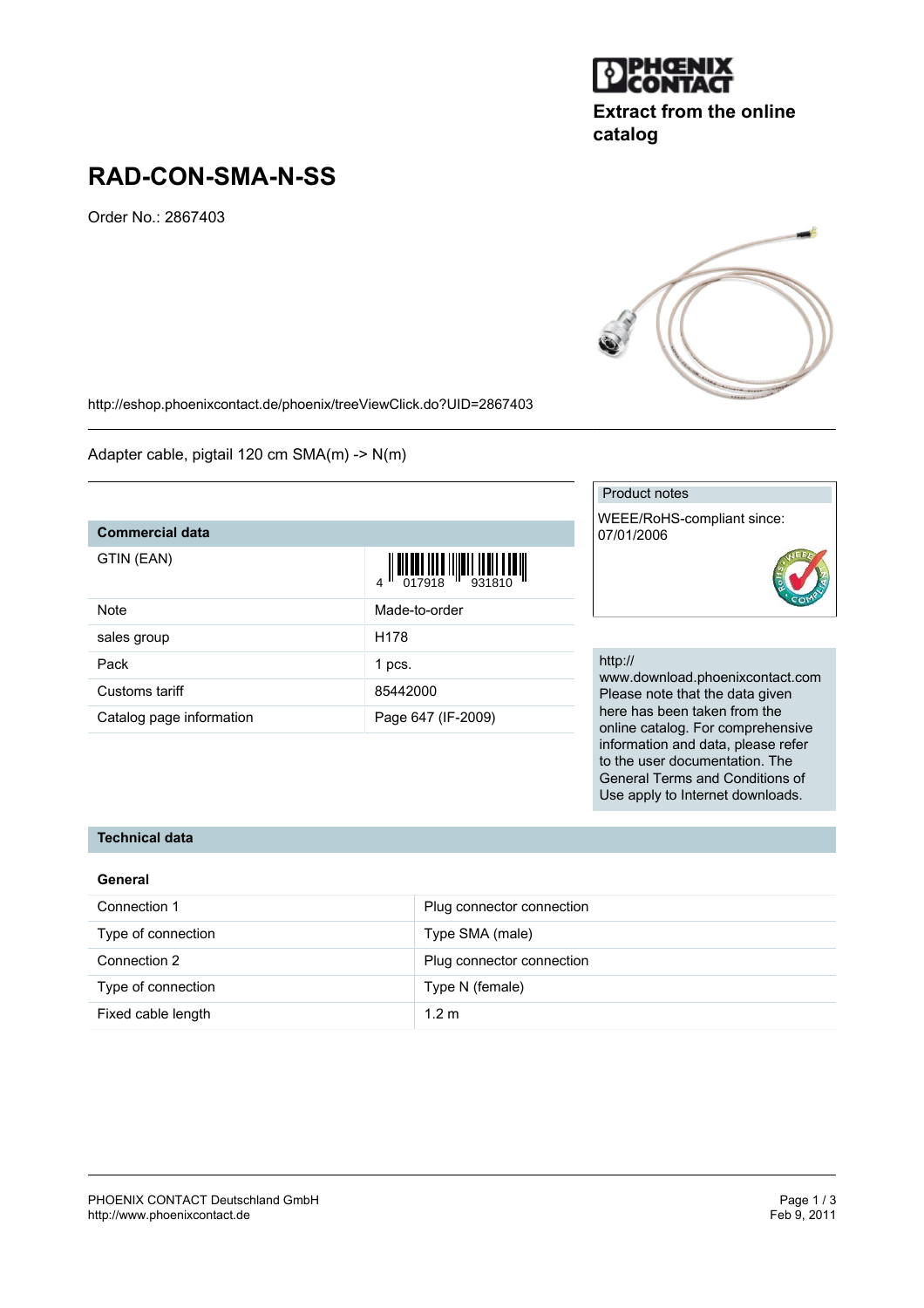## RAD-CON-SMA-N-SS Order No.: 2867403 <http://eshop.phoenixcontact.de/phoenix/treeViewClick.do?UID=2867403>

| Cable type                      | RG 316                               |
|---------------------------------|--------------------------------------|
| Cable, attenuation              | $0.89$ dB/m                          |
| Minimum bending radius          | 25.40 mm                             |
| External diameter               | $2.50$ mm                            |
| Outer sheath, material          | Fluorinated ethylene propylene (FEP) |
| Connection name                 | Plug connector connection            |
| Type of connection              | Type SMA (male)                      |
| Ambient temperature (operation) | $-40 °C  75 °C$                      |